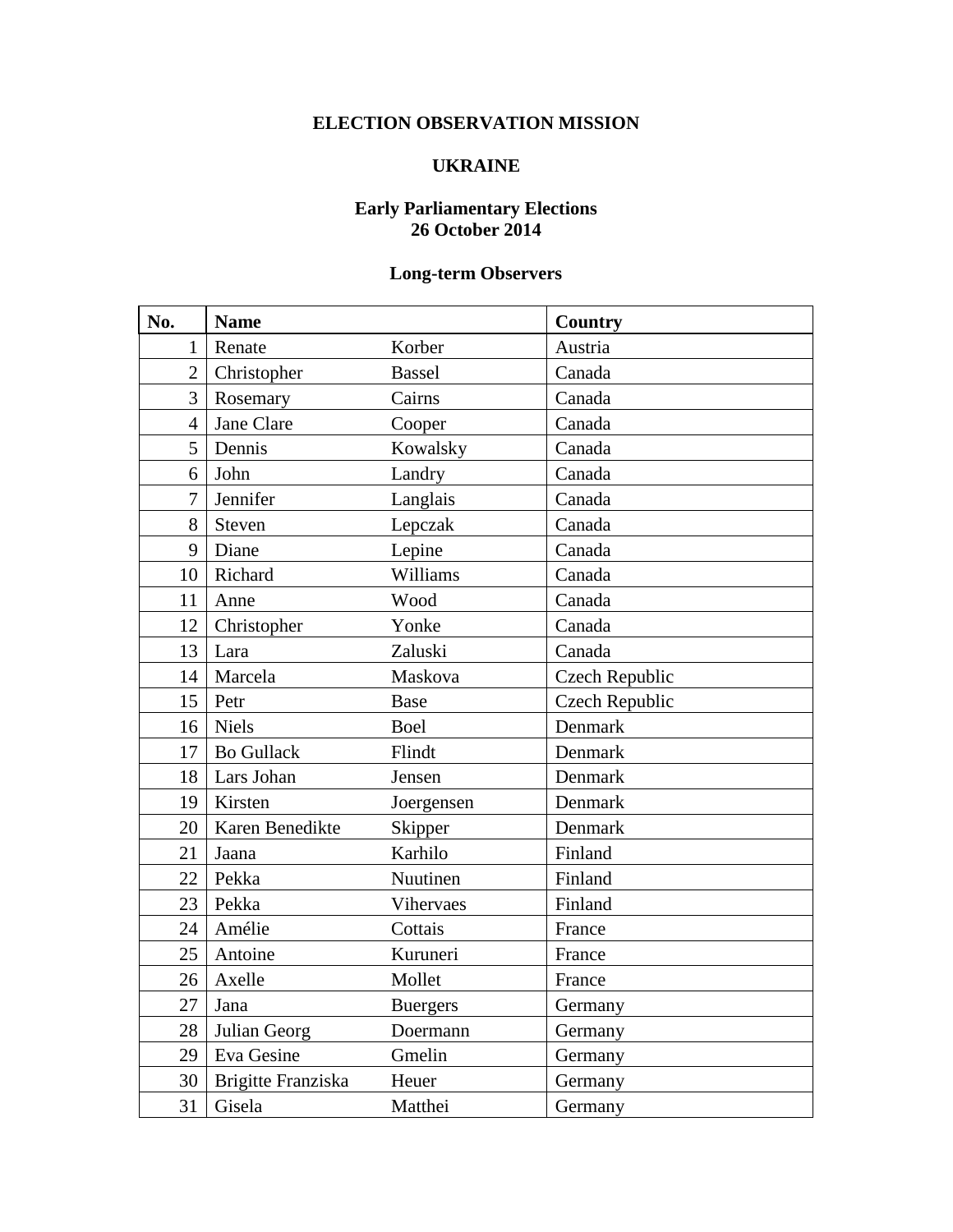| 32 | Tamara                | Nierstenhoefer    | Germany               |
|----|-----------------------|-------------------|-----------------------|
| 33 | Reinhold              | Osterhus          | Germany               |
| 34 | Tobias                | Raffel            | Germany               |
| 35 | Katja                 | Reinholz          | Germany               |
| 36 | Martin                | Schroeder         | Germany               |
| 37 | Andrew                | Richardson        | Ireland               |
| 38 | Francesco             | Marchesano        | Italy                 |
| 39 | Paolo                 | Tatti             | Italy                 |
| 40 | Veronika              | Senkute           | Lithuania             |
| 41 | Catharina             | Appel             | Netherlands           |
| 42 | Monica                | Reintjes          | Netherlands           |
| 43 | <b>Trude Studsrod</b> | Johansson         | Norway                |
| 44 | Annie-Lise            | Mjaatvedt         | Norway                |
| 45 | Nicolay               | Paus              | Norway                |
| 46 | Gent                  | Ramadani          | Norway                |
| 47 | <b>Sven Gunnar</b>    | Simonsen          | Norway                |
| 48 | Jon Roar              | <b>Strandenes</b> | Norway                |
| 49 | Jakub                 | Herold            | Poland                |
| 50 | Aleksandra            | Jarosiewicz       | Poland                |
| 51 | Slawomir              | Szyszka           | Poland                |
| 52 | Anna                  | Wozniak           | Poland                |
| 53 | <b>Stig Lennart</b>   | Glans             | Sweden                |
| 54 | Tina                  | Lundh             | Sweden                |
| 55 | Mats                  | Melin             | Sweden                |
| 56 | Maximo Juan           | Prades Barcelo    | Sweden                |
| 57 | Carl Christer         | Robson            | Sweden                |
| 58 | Sascha                | Alderisi          | Switzerland           |
| 59 | Martin                | Damary            | Switzerland           |
| 60 | Herbert               | Herzog            | Switzerland           |
| 61 | Magali                | Mores             | Switzerland           |
| 62 | Monique               | <b>Nobs</b>       | Switzerland           |
| 63 | Sherrida              | Carnson           | <b>United Kingdom</b> |
| 64 | Peter                 | Davies            | <b>United Kingdom</b> |
| 65 | Richard               | Goad              | <b>United Kingdom</b> |
| 66 | Andrew                | McEntee           | <b>United Kingdom</b> |
| 67 | Julian                | Nundy             | <b>United Kingdom</b> |
| 68 | Anthony               | Robinson          | <b>United Kingdom</b> |
| 69 | Mark                  | Waller            | <b>United Kingdom</b> |
| 70 | Paul                  | Wesson            | <b>United Kingdom</b> |